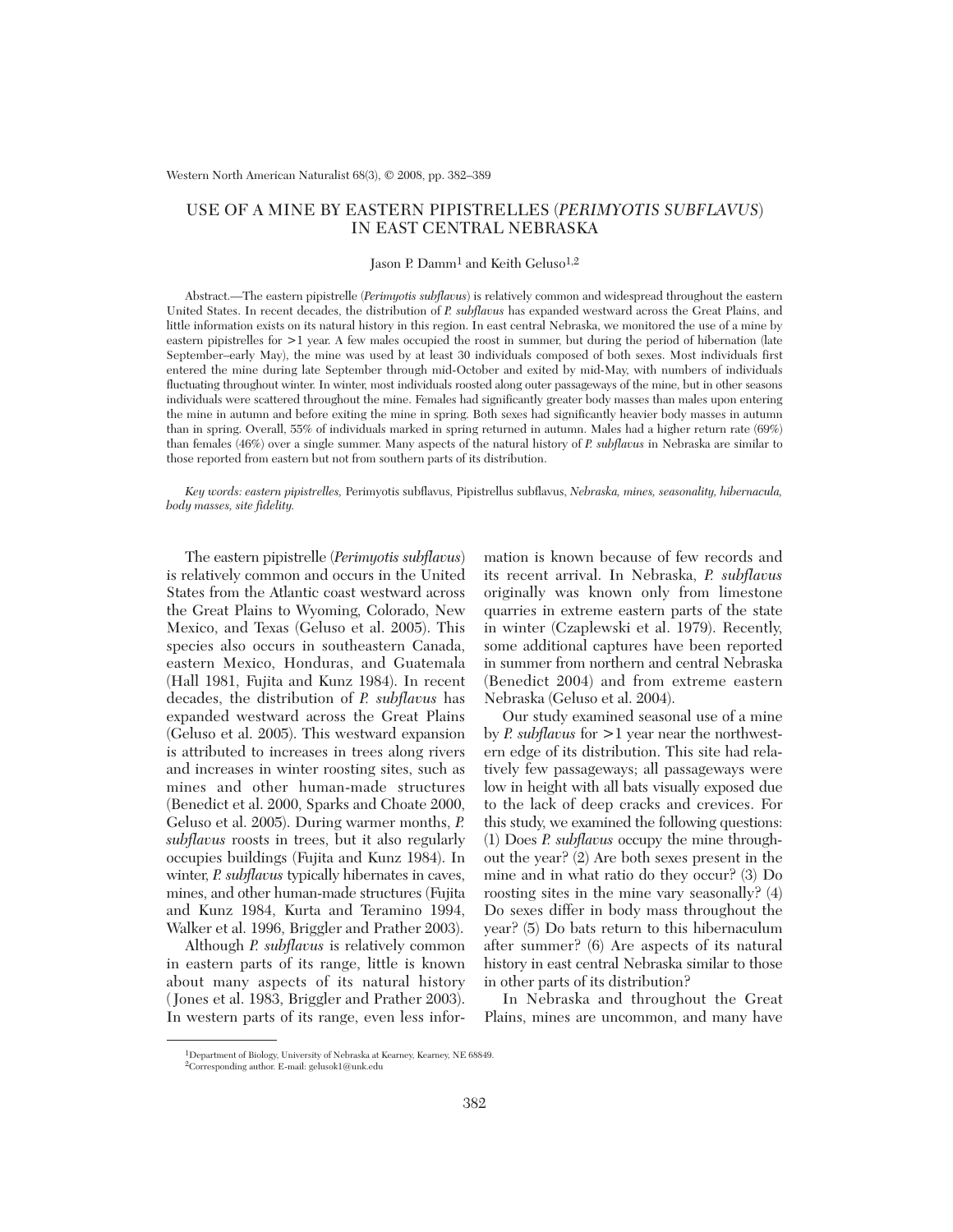been closed or modified. The site of our study has many anthropogenic disturbances throughout the year; and without a detailed examination of the species present, timing of use, and reasons why bats use this mine, appropriate and relevant management concerns could not be addressed. Our research interests were sparked, in part, by the paucity of information concerning the natural history of hibernating bats in Nebraska during the period of hibernation.

## STUDY AREA

We conducted this study at the Happy Jack Chalk Mine, 1.2 mi. S, 1.0 mi. W Scotia, Greeley County, Nebraska (41°26′32.9″N, 98° 42'31.8"W, North American Datum 1983). The mine is located in east central Nebraska and was excavated from the south side of Happy Jack Peak (elevation 610 m). This deposit, a late Miocene lacustrine calcareous diatomite, has been referred to as "chalk" because of its consistency, whiteness, and high lime content ( Joeckel et al. 2003). Vegetation surrounding the bottom of the hill is composed primarily of eastern cottonwoods (*Populus deltoides*), eastern redcedars (*Juniperus virginiana*), and bur oaks (*Quercus macrocarpa*). Higher areas on the hill are dominated by mixed grasses, shrubs, and a few scattered *J. virginiana.* To the north and west, the area generally consists of rolling hills of sand dominated by mixed grasses. About 70 m east of the mine, the North Loup River runs from north to south and contains large patches of riparian forest. Farther to the east, the landscape consists mainly of agricultural fields and rolling hills used as pasture.

To access a honeycomb of horizontal passageways, bats entered the mine through 2 openings about 48 m apart on the south side of the hill. Each opening consisted of a relatively narrow, horizontal space above a solid wooden doorway. The opening above the westernmost door ranged from 5 to 15 cm in height and was 190 cm in width, whereas the easternmost opening was 15 cm in height and 210 cm in width. Air movement was minimal in the mine because both openings were on the same aspect of the hill and at the same elevation. Throughout the year, ambient temperature and relative humidity remained fairly constant in the rear of the mine, 10–13°C and 90–95%, respectively. Most passageways ranged in height from 1.8 to 2.0 m. The greatest length

of the mine was about 140 m, and its greatest width was about 100 m. A layout of passageways is shown in Joeckel et al. (2003). The 2 adits that began at doorways were lined with redcedar timbers, and some additional timbers were used in other parts of the mine in the larger spacious passageways.

The hill was first mined in 1877, and the mine remained active until 1945 (Joeckel et al. 2003). The mine remained closed until 1969, when it was opened for tourism for a brief period (Anonymous 2005). In 1998, the mine was reopened for tourism, and public tours generally are conducted from late May (Memorial Day) to early September (Labor Day). During open hours, front passages are lit with floodlights, and large fans are used to dry floors throughout the year. In October, the mine is used as a "haunted house" (i.e., a public entertainment venue). The mine also is occasionally entered during the colder months (J.P. Damm personal observation). As for bats, it is unclear how long they have occupied the mine, but a local resident (Thurman Garner, personal communication) indicated that his earliest re collection of them was from the 1940s during summers when doors were not present on the 2 openings.

## **METHODS**

From 25 June to 23 July 2005, we monitored bats in the mine by placing a doubleframed harp trap in front of 1 opening on 6 occasions. From September 2005 to February 2006, we continued to monitor bats about every 4–8 weeks by entering the mine during daylight hours and surveying with flashlights. During those months, we counted individuals and marked each roost location on a map of the internal workings of the mine. We did not handle bats, and surveys were conducted as quickly as possible to minimize disturbance during hibernation (Speakman et al. 1991, but see Thomas 1995).

On 8 April 2006, we captured individuals by hand and determined sex, body mass, and forearm length of members of this colony before their seasonal movements from the mine. In addition, we permanently marked each bat with a uniquely marked tag (passive integrated transponder = PIT tag; Biomark, Inc., Boise, ID, www.biomark.com). Sterile PIT tags were injected subcutaneously between scapulae with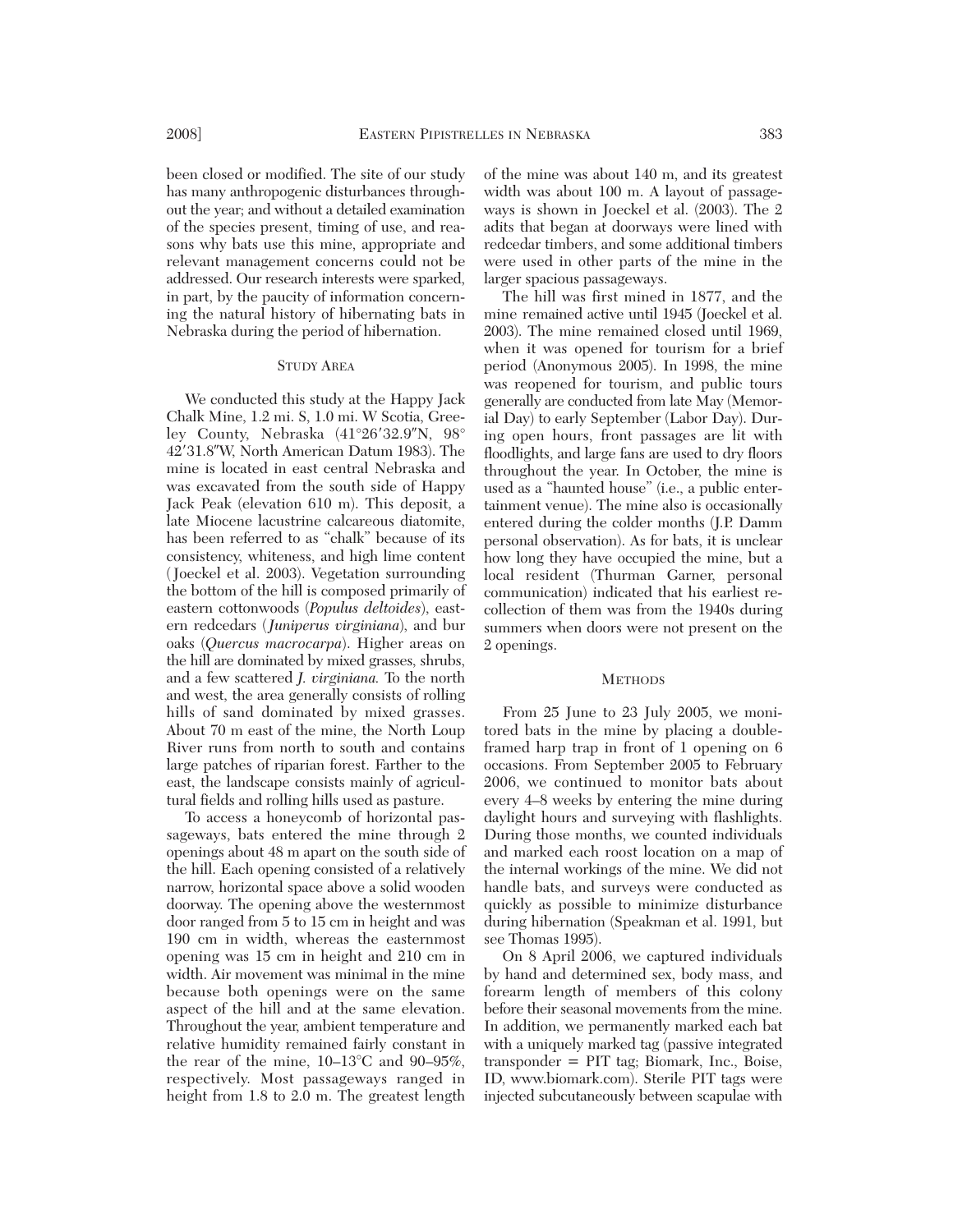

Fig. 1. Numbers of eastern pipistrelles (*Perimyotis subflavus*) occupying the Happy Jack Chalk Mine, Greeley County, Nebraska, from 25 June 2005 to 3 November 2006. Surveys from 25 June to 23 July 2005 represent numbers of bats captured in a harp trap at 1 entrance of the mine, whereas other dates represent numbers of bats counted by visual inspection in passageways. A single asterisk (\*) denotes no capture of bats in a harp trap. Percentage of males during each visit, if known, is listed above each bar. If percentage of males was unknown, a double asterisk (\*\*) is listed above the bar.

sterile 12-gauge hypodermic needles and syringes.

From mid-April to November 2006, we continued to count bats and monitor locations of roosting sites. We also determined whether each bat was tagged by scanning them with a handheld reader (Pocket Reader EX; Biomark, Inc., Boise, ID). If we detected unmarked individuals, we processed and tagged them as described above, except we did not tag them on 15 April or on 3 November. On 15 October and 3 November 2006, we handled both marked and unmarked bats once to determine body mass near the start of hibernation.

We entered the mine multiple times during the period of hibernation, and we acknowledge that this procedure does not adhere to guidelines for conducting research in hibernacula, as proposed by the American Society of Mammalogists (1992). Instead we opted to understand use of the mine by *P. subflavus,* especially the timing of when individuals enter and exit this hibernaculum, to educate and hopefully reduce future anthropogenic activities in the mine while bats are present and hibernating.

We analyzed data on body masses of bats with Student's *t* tests and paired *t* tests using SAS/STAT software, Version 9.1, of the SAS System for Windows (SAS Institute, Inc., Cary, NC). Length of forearm of 1 male was removed

from 1 of our analyses because it was an outlier and measured 27.0 mm; we suspect the measurement resulted from investigator error. Two males were kept as voucher specimens and deposited in natural history collections in the Division of Zoology, University of Nebraska State Museum (UNSM), University of Nebraska at Lincoln (UNSM 28931 and 28932).

### **RESULTS**

During our study, *P. subflavus* was the only species of bat captured or observed in the mine, and numbers of individuals ranged from 0 to 43 (Fig. 1). During both summers (June– August), mostly males occupied the mine (Fig. 1). In summer 2005, we captured 8 males in harp traps. In summer 2006, we observed 4 different males, and 2 were observed on more than 1 visit. In 2006, the 1st observation of a female (postlactating) returning to the mine was on 17 August. We did not determine the 1st arrival of females in 2005.

From November to April, all individuals appeared torpid. In May, September, and October we observed alert and torpid individuals. In both years, the greatest influx of bats of both sexes occurred from late September to mid-October (Fig. 1). During winter, numbers of both sexes were greatest. In winter of 2005/2006, the greatest number of *P. subflavus*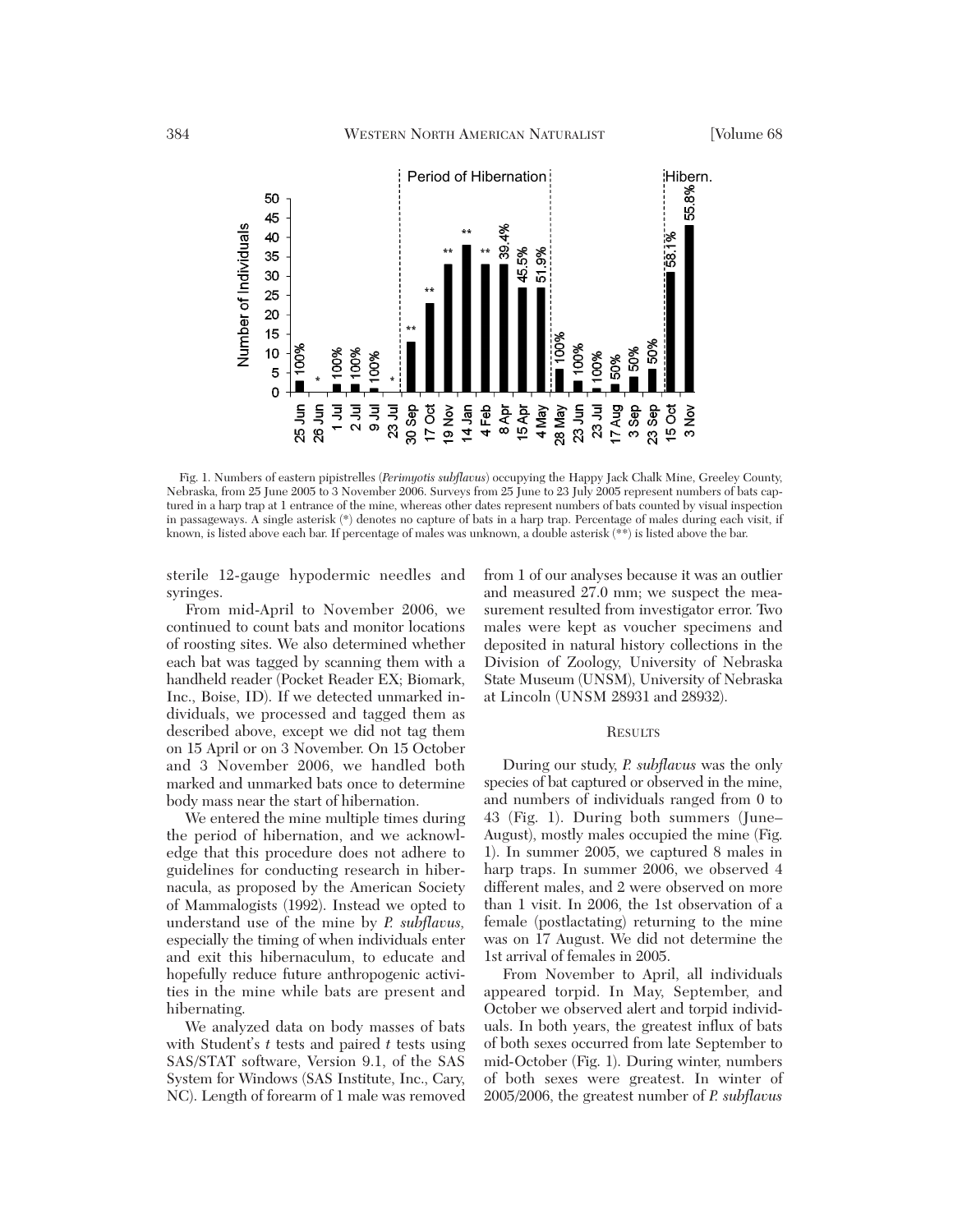TABLE 1. Body masses (g) of eastern pipistrelles (*Perimyotis subflavus*) in spring and autumn from the Happy Jack Chalk Mine, Greeley County, in east central Nebraska. Body masses were measured near the end (8 April and 4 May) and near the start (15 October and 3 November) of hibernation in 2006. Means represent data from tagged and untagged individuals.

| Sex     | Spring         |             |                  | Autumn       |               |    |
|---------|----------------|-------------|------------------|--------------|---------------|----|
|         | Mean $\pm s$   | Range       | $\boldsymbol{n}$ | Mean $\pm s$ | Range         | n  |
| Females | $6.8 \pm 0.68$ | $5.5 - 8.1$ | 24               | $7.7 + 0.57$ | $6.75 - 8.65$ | 18 |
| Males   | $5.5 \pm 0.58$ | $4.5 - 6.7$ | 16               | $6.9 + 0.64$ | 5.55–7.75     | 22 |

occurred in mid-January with 39 individuals, but numbers fluctuated at lower levels through April (Fig. 1). Most bats exited the mine in May, and only a few males remained at the end of the month. In late May 2006, we captured 2 males previously not tagged.

Sex ratios, based on all tagged bats (i.e., from 8 April to 15 October), were about equal (31 females and 28 males). On 8 April 2006, we tagged 20 females and 13 males. On 4 May 2006, we observed 13 females and 14 males (4 females and 3 males were untagged). In summer 2006, all observations were males  $(n = 6)$ , except for the postlactating female captured in August. On 15 October, we observed 13 females and 18 males (5 females and 9 males were untagged). On 3 November 2006, we observed 19 females and 24 males (5 females and 7 males were untagged).

### Roosting Sites in Mine

From 19 November 2005 to 8 April 2006, bats were observed in the greatest abundance (90%) along outer passageways of the mine. Based on data from 8 April, these individuals included both sexes. On other dates, bats roosted in outer and central passageways throughout the entire mine. In all seasons, bats roosted solitarily, and with 1 exception, bats were not observed to be closer than about 1 m from each other. On 1 occasion, 2 males were directly adjacent to each other, about 1 cm apart. Bats roosted on ceilings and on vertical walls. On walls, bats were always >0.5 m from the floor. Bats also were observed facing outward in shallow, circular drill holes in the ceiling; holes ranged from 3 to 7 cm in diameter. No bats were observed roosting on vertical or horizontal redcedar timbers.

# Body Masses

At both the end and beginning of hibernation, females were significantly heavier than males ( $t = 6.61$ , df = 38 and  $t = 4.16$ , df = 38,

respectively;  $P < 0.001$  for both; Table 1). Lengths of forearms were significantly longer for females  $(34.6 \pm 0.8 \text{ mm})$   $[\bar{x} \pm s]$ , range 33.0–36.0 mm, *<sup>n</sup>* = 31) than for males (34.0 +– 1.0 mm, range 31.9–35.9 mm, *<sup>n</sup>* = 27; *<sup>t</sup>* = 2.8,  $df = 56$ ,  $P = 0.007$ ). For marked individuals, body masses of both sexes were significantly heavier in autumn than in spring (females:  $t =$  $-4.8$ , df = 10,  $P < 0.001$ ; males:  $t = -12.44$ , df = 10,  $P < 0.001$ ). Mean body mass was  $0.9 \pm 0.59$  g heavier (range 0.00–1.80 g) in adult females and  $1.2 \pm 0.33$  g heavier (range 0.75– 1.80 g) in adult males.

# Site Fidelity

On 15 October and 3 November 2006, 55% (22/40) of individuals tagged the previous spring were observed in the mine. Males had a 69% return rate (11/16), and females had a 46% return rate (11/24). After originally tagging 33 bats on 8 April, we observed only 22 (67%) of those individuals on 15 April; an additional 5 untagged bats were observed and not tagged on this date. On 4 May, we observed 20 of the 33 (61%) originally tagged bats, including 6 individuals tagged on 8 April not observed on 15 April.

## **DISCUSSION**

Based on observations of *P. subflavus* in the Happy Jack Chalk Mine in east central Nebraska, the period of hibernation for this species appears to be from late September to early May. During this period, all (November– April) or some (September, October, and May) individuals were in a state of torpor. Many individuals left the mine in May, presumably to establish summer roosts, and returned in September and October. From June to August, most bats (especially females) were absent from the mine (Fig. 1).

Eastern pipistrelles were the only species of bat observed in the mine. Absence of other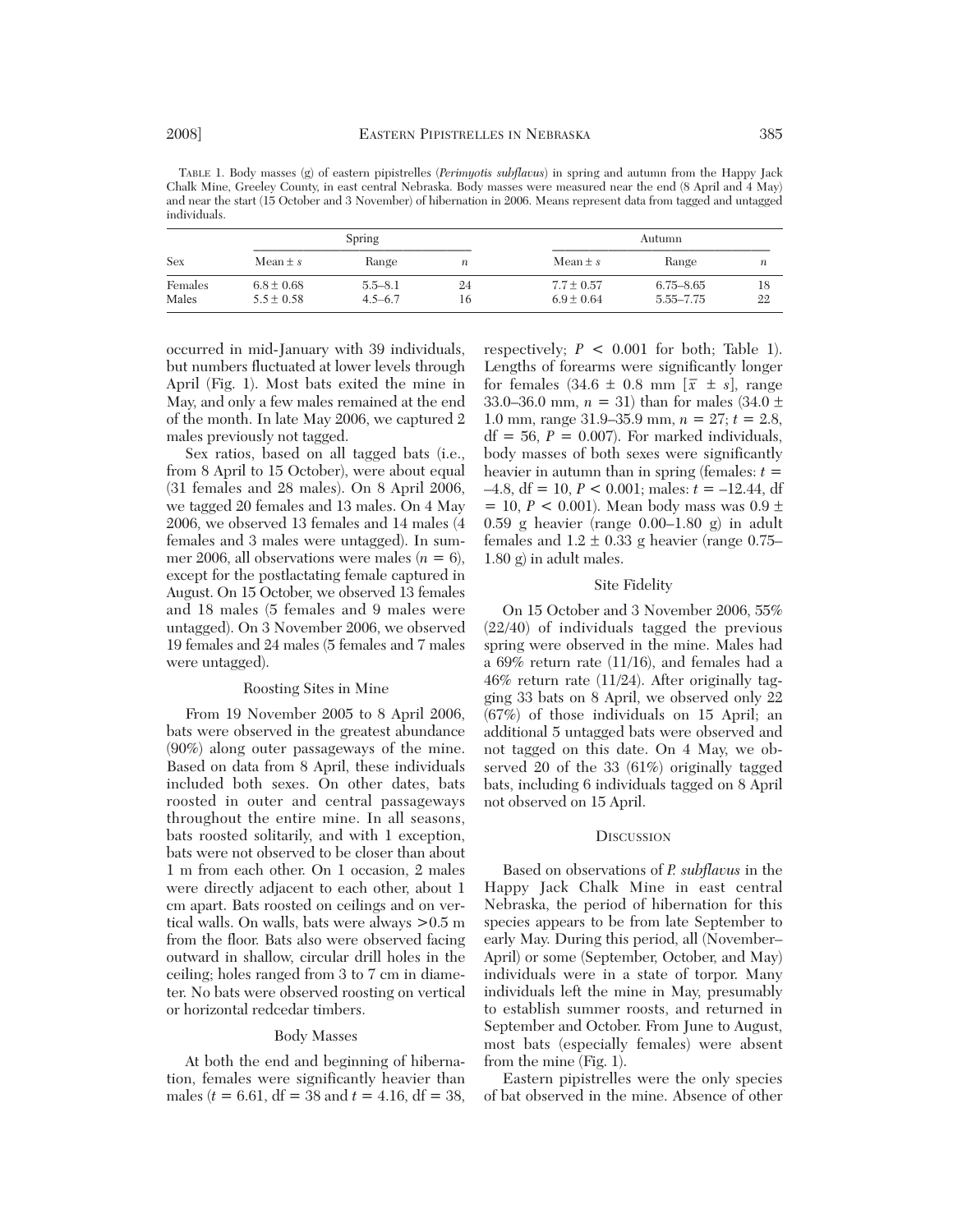species that hibernate in limestone quarries farther east in Nebraska (i.e., *Myotis lucifugus, M. septentrionalis,* and *Eptesicus fuscus;* Jones 1964) suggests that those species do not occur in the area or perhaps conditions in the mine are not conducive for hibernation. McNab (1974) determined that hibernating bats appear to select roost temperatures inversely related to body mass. That is, smaller species, such as *P. subflavus,* tend to hibernate in the warmest regions of hibernacula, whereas larger species, such as *E. fuscus,* select the coldest temperatures, usually located near entrances of caves and mines. Neither *M. lucifugus* nor *M. septentrionalis* are known from this part of Nebraska (Benedict 2004), but we have captured *E. fuscus* in Howard County, the next county to the south (J.P. Damm and K. Geluso unpublished data). Ambient temperatures, even near entrances of the mine, might be too warm for *E. fuscus* to successfully overwinter. Big brown bats require temperatures <7°C for hibernation (McNab 1974).

## Seasonal Use

In the mine, we observed the greatest number of *P. subflavus* during the period of hibernation, and in summer we generally observed a few males. In Arkansas (Briggler and Prather 2003) and Indiana (Whitaker and Rissler 1992a, 1992b), *P. subflavus* also hibernates in caves and mines. In Arkansas, <10 individuals were observed in caves in summer, but during hibernation, >160 were observed in 54 caves (Briggler and Prather 2003). In our study, 2 males tagged in April periodically occupied the mine in summer, but most males exited the mine by mid-May along with females. In Indiana, Whitaker and Rissler (1992a) also showed that most activity at a mine entrance in summer involved males.

Duration of hibernation for *P. subflavus* is long compared to other hibernating species in the eastern United States (LaVal and LaVal 1980). For *P. subflavus* in Nebraska, this period generally was from late September to early May for many individuals (Fig. 1). The period of hibernation in Nebraska was most similar to *P. subflavus* in eastern parts of its range (LaVal and LaVal 1980, Jones et al. 1983, Whitaker and Rissler 1992a, Whitaker 1998) rather than in southern parts of its range (e.g., October– March in Texas; Sandel et al. 2001). Our earliest documented arrival of a female to the mine

was on 17 August 2006, which is similar to dates reported by studies in eastern parts of its distribution (LaVal and LaVal 1980, Whitaker and Rissler 1992a).

In eastern parts of the range of *P. subflavus,* summer maternity roosts of females generally are located in buildings and trees (Whitaker 1998, Veilleux et al. 2003, Veilleux and Veilleux 2004). However, little is known about the roosting sites of males in summer (Kunz 1999). In Nebraska, the only known summer roosts include a mine (this study), limestone quarries in Cass and Sarpy counties (Czaplewski et al. 1979), and a garage in Cass County (Geluso et al. 2004).

On 14 January 2006, we counted 39 individuals in the mine, but fewer bats  $(\leq 33)$  were observed through May. This decrease suggests that individuals died or exited the mine to use other types of winter roosts, possibly culverts and sewers (Goehring 1954, Walker et al. 1996). The decrease of 6 bats from 8 April to 15 April likely was associated with our handling and tagging of bats. To our knowledge, no other mines exist in the area, and the closest quarries exist 200 km to the east in Cass and Sarpy counties. We suspect most individuals exited the mine for other roosts because we never discovered a dead bat in the mine, and carnivores were limited from entering the mine. Some individuals may have lost tags shortly after injection. In April 2006 we observed that 6 individuals absent on our following visit were observed again in later surveys. These observations, plus the appearance of unmarked individuals in mid-April and early May, suggest that other nearby winter roosts are used in the region.

## Roosting Sites

In winter, a majority of roosting sites (90%) were along the outer passageways of the mine, but on other dates, roosting sites generally were scattered throughout the entire mine. During cold months, *P. subflavus* commonly roosts deep in hibernacula, where temperatures are more stable and generally warmer (Rabinowitz 1981, Fujita and Kunz 1984, Briggler and Prather 2003). By selecting stable roosting sites, individuals do not arouse and expend energy as they would near entrances where fluctuations in temperature are greater (Rabinowitz 1981).

While many bats were entering the mine to hibernate, it was used as a "haunted house" on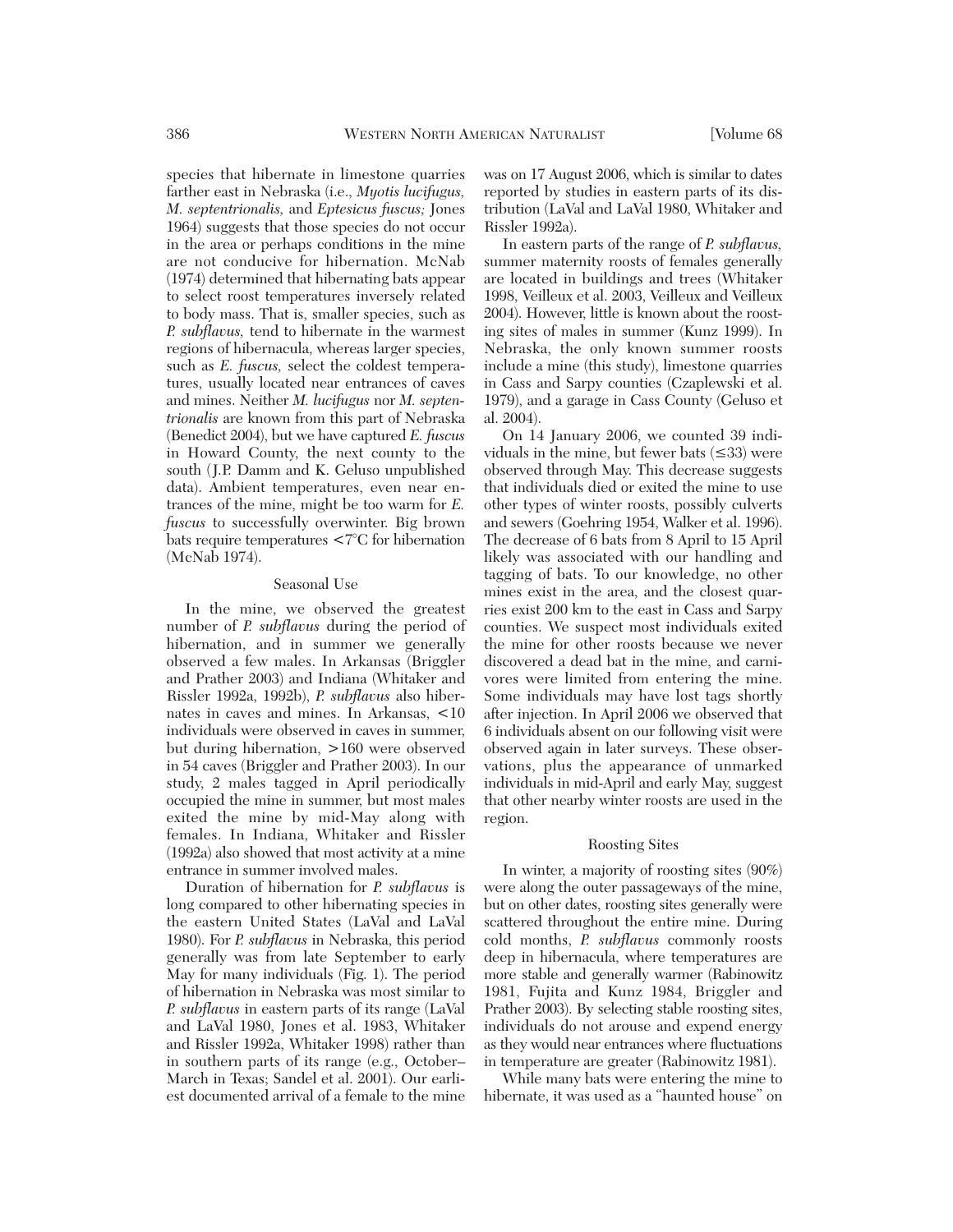weekends in October. Exhibits in the haunted house were erected primarily in front regions of the mine near and between the openings, blocking corridors to openings. In winter 2005/2006, exhibits were not removed until May, and bats generally were absent from the front of the mine. In winter 2006/2007, exhibits were removed in November, as we suggested to management, and bats were observed along front areas of the mine (J.P. Damm unpublished data). We suspect that nontactile stimuli generated by human activity for this event, such as noise, lights, and distortions to temperatures and air movement, also resulted in displacement of bats from front parts of the mine (see Thomas 1995).

As winter progressed, we observed conspicuous formation of dewdrops on many individuals. Unlike *Myotis* that arouse frequently in winter, *P. subflavus* moves little during hibernation (Davis 1964, Whitaker and Rissler 1992a, 1992b), thus, droplets of water accumulate on them (Whitaker and Rissler 1992a). On several occasions in late winter, we noted individuals with wet, matted fur or with no dew. We observed that some individuals moved within the mine and suspect they even exited the mine in winter, especially as spring approached (Whitaker and Rissler 1992b). Individuals likely move within the mine to select specific ambient conditions (Fujita and Kunz 1984).

As reported in eastern parts of its range (Jones and Suttkus 1973, Fujita and Kunz 1984, Briggler and Prather 2003), we also observed the solitary roosting behavior of *P. subflavus* in Nebraska. Occasionally, we observed bats with in 3 m of each other, and on 1 occasion, 2 males were about 1 cm apart. In Texas, clusters of 2–3 individuals roosting in highway culverts have been observed on a number of occasions, and in this situation roost temperatures fluctuated greatly (Sandel et al. 2001).

# Body Masses

*A priori* differences in body masses were expected between sexes (Myers 1978, Williams and Findley 1979). Deposits of subcutaneous fat generally were greater in autumn than in late spring. This increase in fat is requisite for survival during hibernation (McNab 1974, Speakman and Thomas 2003). In our study, body masses of *P. subflavus* in April were greater than those reported in Indiana from

March to May (Lindsay 1956) and in Texas (Schmidly 1991). Quantity of fat deposition within a species generally is related to length of hibernation (McNab 1974).

### Site Fidelity

Eastern pipistrelles are known to return to the same hibernacula year after year throughout the species' distribution (Davis 1966, Jones and Pagels 1968, Jones and Suttkus 1973, Sandel et al. 2001). Thus, we expected that some individuals tagged in spring would return in autumn. At our study site, we observed a higher percentage of tagged males (69%) than tagged females (46%) returning in autumn. Davis (1959, 1966) showed a similar trend in West Virginia. In contrast, higher returns of females than males were reported at sites in Texas and Louisiana (Jones and Pagels 1968, Sandel et al. 2001).

#### Conclusions

We examined many aspects of the natural history of *P. subflavus* in the northwestern part of its distribution. Overall, we observed similar behaviors of this species in the Happy Jack Chalk Mine compared to those reported from eastern, but not southern, parts of its distribution. A long-term study at this site would be valuable to examine survival rates and determine whether this colony is stable and always present. Information on summer habits of both sexes in the region would be informative. We suspect that the colony at this mine represents a potential source for the westward expansion of this species. Continued westward movement of eastern pipistrelles in Nebraska is likely to occur, but probably will be limited by availability of suitable roosts, especially winter hibernacula. Farther westward, riparian gallery forests and buildings might provide suitable summer roosts, but the great expanse of the Nebraska Sandhills is largely devoid of natural sites suitable as winter roosts for *P. subflavus.*

Benedict (2004) discussed the importance of mines in eastern Nebraska for hibernating species of bats and proposed that these limited environments should be a priority for conservation in the state. From our observations of when the Happy Jack Chalk Mine is most used by *P. subflavus,* we recommend that entrance by humans should be reduced from late September to early May. Our management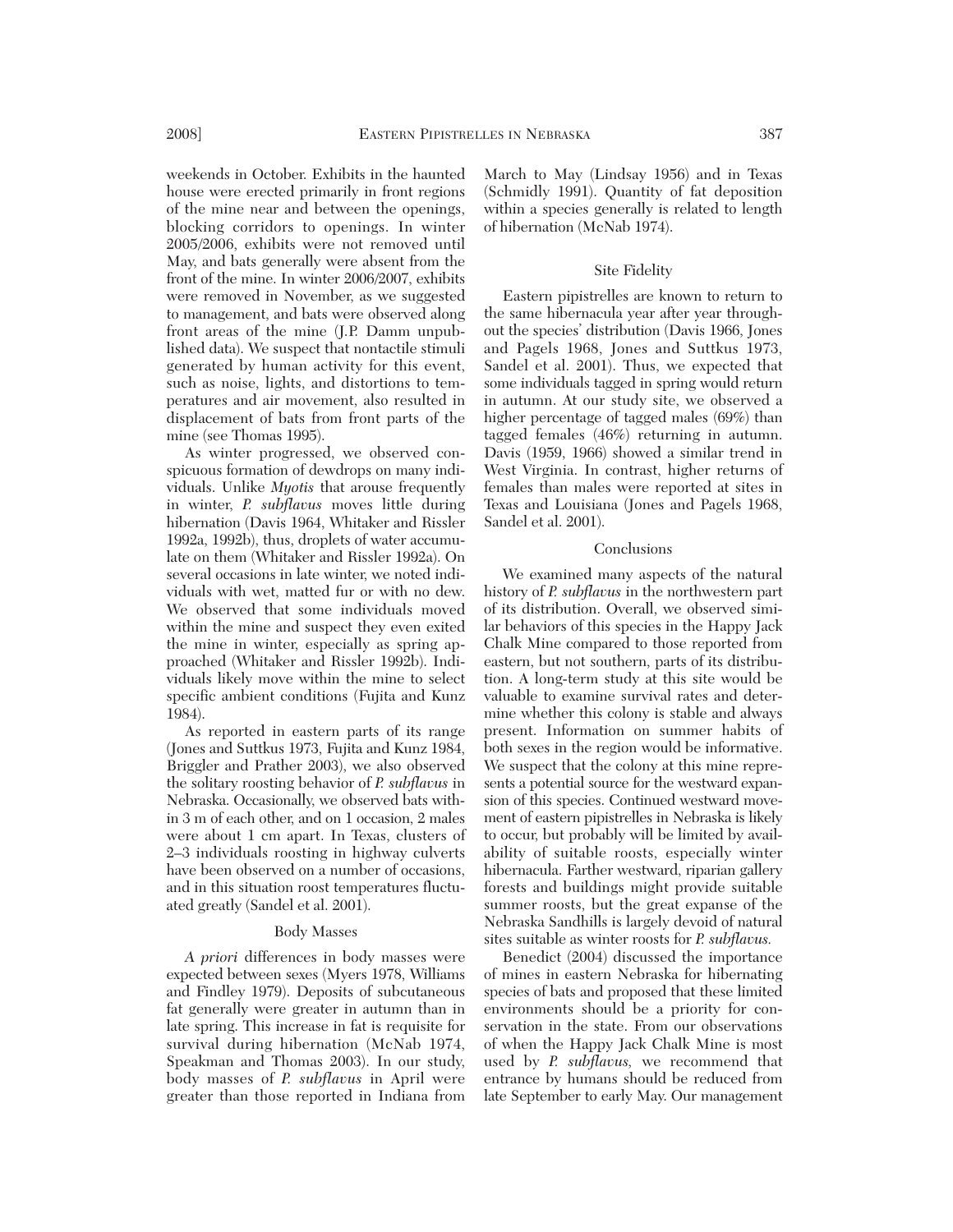suggestions already have limited some of the most detrimental activities in the mine. For instance, we suggested removing plastic barriers immediately after use in the "haunted house" so that exit routes to the 2 openings used by bats would be unblocked. We hope management will continue to keep passageways clear for the seasonal movements of bats in and out of the mine. We support positive dialog and interactions between landowners and state officials in order to reach a compromise between using the mine for commercial purposes and as a hibernaculum for wintering bats, and to prevent mines from being sealed to exclude bats.

#### ACKNOWLEDGMENTS

We thank the Happy Jack Chalk Mine Association and staff for access to and use of facilities; John Falconer and Diane Holcomb of Sponsored Programs at the University of Nebraska at Kearney for financial assistance in the early stages of this project; Nicholas Czaplewski for technical advice regarding harp traps; Dana Damm for help in the field; and Leslie Carraway, Nicholas Czaplewski, Kenneth Geluso, Joseph Springer, Rick Sherwin, and anonymous reviewers for comments on earlier versions of this manuscript. We also thank Thurman Garner for information about the mine before its reopening in 1998. This study was conducted by the senior author for his undergraduate senior thesis at the University of Nebraska at Kearney (UNK). This project was conducted in accordance with proposals written by Keith Geluso, which were approved by the Institutional Animal Care and Use Committee at UNK and by the Nebraska Game and Parks Commission.

### LITERATURE CITED

- AMERICAN SOCIETY OF MAMMALOGISTS. 1992. Guidelines for the protection of bat roosts. Journal of Mammalogy 73:707–710.
- ANONYMOUS. 2005. Happy Jack Chalk Mine: millions of years in the making. Nebraska Travel and Tourism Brochure.
- BENEDICT, R.A. 2004. Reproductive activity and distribution of bats in Nebraska. Western North American Nat uralist 64:231–248.
- BENEDICT, R.A., H.H. GENOWAYS, AND P.W. FREEMAN. 2000. Shifting distributional patterns of mammals in Nebraska. Transactions of the Nebraska Academy of Sciences 26:55–84.
- BRIGGLER, J.T., AND J.W. PRATHER. 2003. Seasonal use and selection of caves by the eastern pipistrelle bat (*Pip-*

*istrellus subflavus*). American Midland Naturalist 149:406–412.

- CZAPLEWSKI, N.J., J.P. FARNEY, J.K. JONES, JR., AND J.D. DRUECKER. 1979. Synopsis of bats of Nebraska. Occasional Papers, The Museum, Texas Tech University 61:1–24.
- DAVIS, W.H. 1959. Disproportionate sex ratios in hibernating bats. Journal of Mammalogy 40:16–19.
- 1964. Winter awakening patterns in the bats *Myotis lucifugus* and *Pipistrellus subflavus.* Journal of Mammalogy 45:645–647.
- \_\_\_\_\_\_. 1966. Population dynamics of the bat *Pipistrellus subflavus.* Journal of Mammalogy 47:383– 396.
- FUJITA, M.S., AND T.H. KUNZ. 1984. *Pipistrellus subflavus.* Mammalian Species 228:1–6.
- GELUSO, K., T.R. MOLLHAGEN, J.M. TIGNER, AND M.A. BOGAN. 2005. Westward expansion of the eastern pipistrelle (*Pipistrellus subflavus*) in the United States, including new records from New Mexico, South Dakota, and Texas. Western North American Naturalist 65:405–409.
- GELUSO, K.N., R.A. BENEDICT, AND F.L. KOCK. 2004. Seasonal activity and reproduction in bats of east-central Nebraska. Transactions of the Nebraska Academy of Sciences 29:33–44.
- GOEHRING, H.H. 1954. *Pipistrellus subflavus obscurus, Myotis keenii,* and *Eptesicus fuscus* hibernating in a storm sewer in central Minnesota. Journal of Mammalogy 35:434–435.
- HALL, E.R. 1981. The mammals of North America. 2nd edition. John Wiley & Sons, Inc., New York.
- JOECKEL, R.M., S.T. TUCKER, AND B.J. ANG CLEMENT. 2003. Lacustrine calcareous diatomite and its mining history in east-central Nebraska. Proceedings of the 39th Forum on the Geology of Industrial Minerals. Nevada Bureau of Mines and Geology Special Publication 33:162–176.
- JONES, C., AND J. PAGELS. 1968. Notes on a population of *Pipistrellus subflavus* in southern Louisiana. Journal of Mammalogy 49:134–139.
- JONES, C., AND R.D. SUTTKUS. 1973. Colony structure and organization of *Pipistrellus subflavus* in southern Louisiana. Journal of Mammalogy 54:962–968.
- JONES, J.K., JR. 1964. Distribution and taxonomy of mammals of Nebraska. Publications of the Museum of Natural History, University of Kansas 16:1–356.
- JONES, J.K., JR., D.M. ARMSTRONG, AND C. JONES. 1983. Mammals of the northern Great Plains. University of Nebraska Press, Lincoln.
- KUNZ, T.H. 1999. Eastern pipistrelle/*Pipistrellus subflavus.* Pages 114–115 in D.E. Wilson and S. Ruff, editors, The Smithsonian book of North American mammals. Smithsonian Institution Press, Washington, DC.
- KURTA, A., AND J.A. TERAMINO. 1994. A novel hibernaculum and noteworthy records of the Indiana bat and eastern pipistrelle (Chiroptera: Vespertilionidae). American Midland Naturalist 132:410–413.
- LAVAL, R.K., AND M.L. LAVAL. 1980. Ecological studies and management of Missouri bats with emphasis on cave-dwelling species. Missouri Department of Conservation, Terrestrial Series 8:1–53.
- LINDSAY, D.M. 1956. Some bat records from southeastern Indiana. Journal of Mammalogy 37:543–545.
- MCNAB, B.K. 1974. The behavior of temperate cave bats in a subtropical environment. Ecology 55:943–958.
- MYERS, P. 1978. Sexual dimorphism in size of vespertilionid bats. American Naturalist 112:701–711.